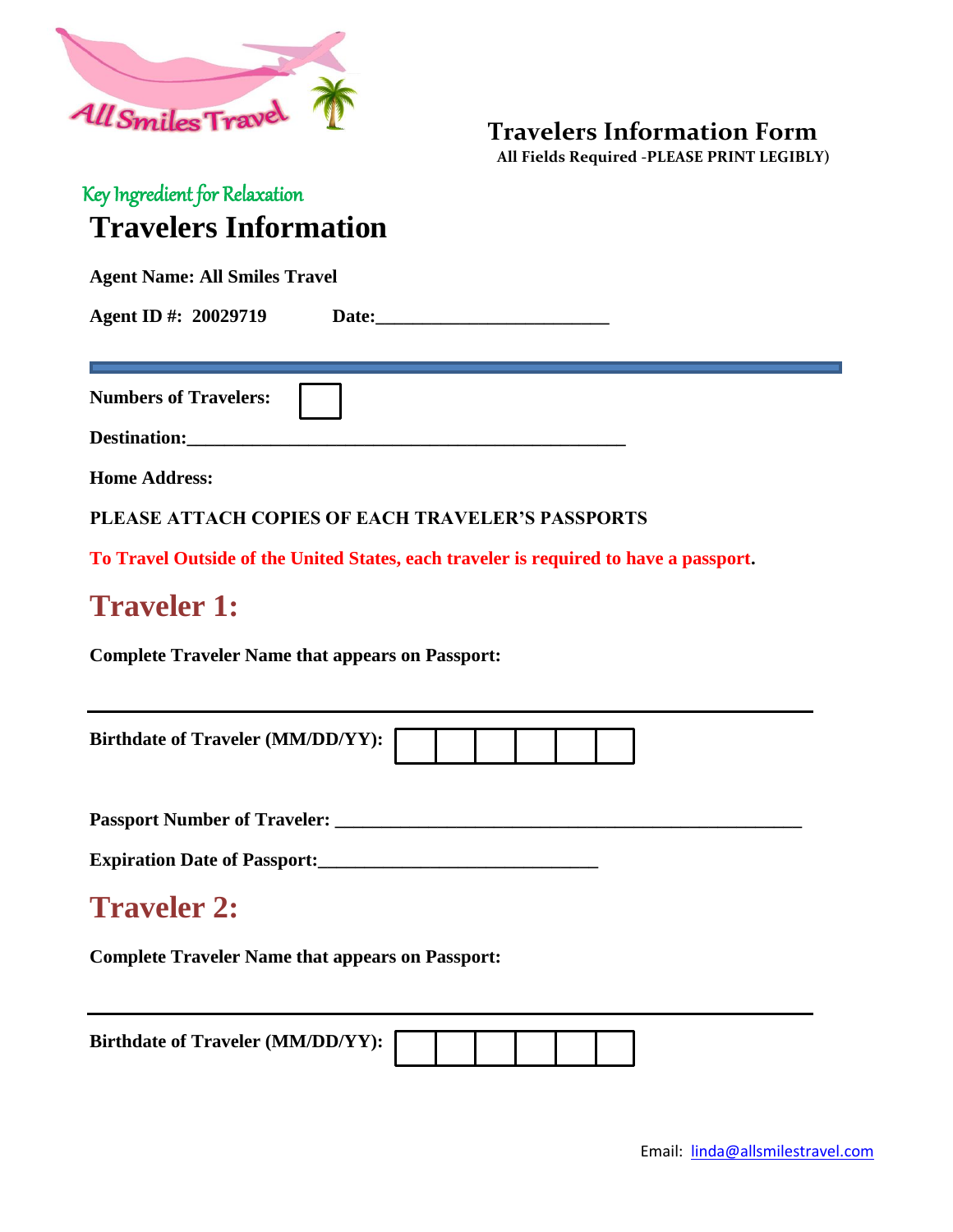

#### **Travelers Information Form**

 **All Fields Required -PLEASE PRINT LEGIBLY)**

Key Ingredient for Relaxation

**Passport Number of Traveler: \_\_\_\_\_\_\_\_\_\_\_\_\_\_\_\_\_\_\_\_\_\_\_\_\_\_\_\_\_\_\_\_\_\_\_\_\_\_\_\_\_\_\_\_\_\_\_\_\_\_** 

**Expiration Date of Passport:\_\_\_\_\_\_\_\_\_\_\_\_\_\_\_\_\_\_\_\_\_\_\_\_\_\_\_\_\_\_**

## **Traveler 3:**

**Complete Traveler Name that appears on Passport:**

**Birthdate of Traveler (MM/DD/YY):** 

**Passport Number of Traveler: \_\_\_\_\_\_\_\_\_\_\_\_\_\_\_\_\_\_\_\_\_\_\_\_\_\_\_\_\_\_\_\_\_\_\_\_\_\_\_\_\_\_\_\_\_\_\_\_\_\_** 

**Expiration Date of Passport:\_\_\_\_\_\_\_\_\_\_\_\_\_\_\_\_\_\_\_\_\_\_\_\_\_\_\_\_\_\_**

# **Traveler 4:**

**Complete Traveler Name that appears on Passport:**

| <b>Birthdate of Traveler (MM/DD/YY):</b> |  |  |  |
|------------------------------------------|--|--|--|
|                                          |  |  |  |
|                                          |  |  |  |

**Passport Number of Traveler: \_\_\_\_\_\_\_\_\_\_\_\_\_\_\_\_\_\_\_\_\_\_\_\_\_\_\_\_\_\_\_\_\_\_\_\_\_\_\_\_\_\_\_\_\_\_\_\_\_\_** 

**Expiration Date of Passport:\_\_\_\_\_\_\_\_\_\_\_\_\_\_\_\_\_\_\_\_\_\_\_\_\_\_\_\_\_\_**